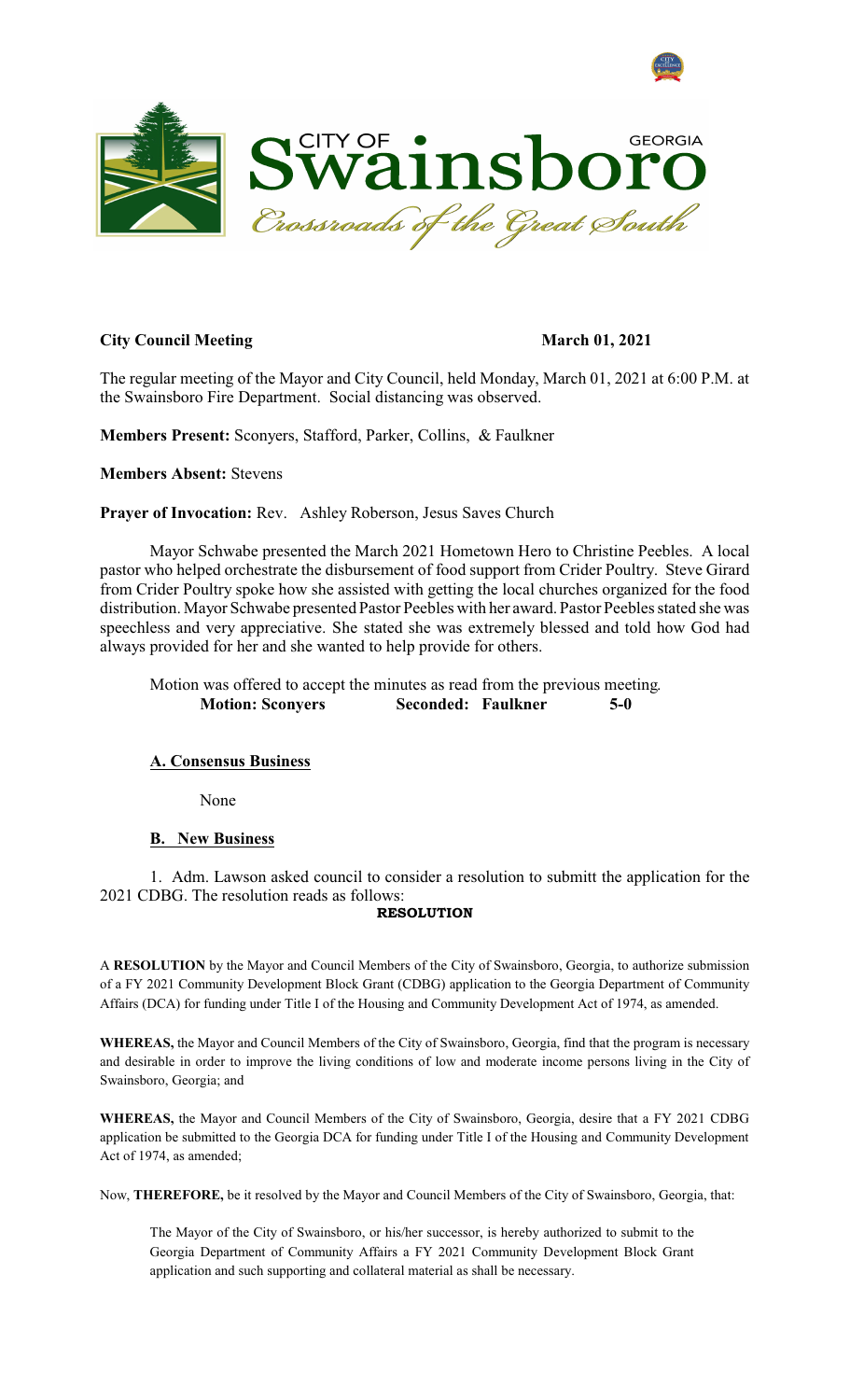**READ,** APPROVED **AND** ADOPTED by the Mayor and Council Members of the City of Swainsboro, Georgia on a motion made by Parker seconded by Sconyers, and adopted on this first day of March, 2021.

# Motion to accept the resolution as read. **Motion: Parker Seconded: Sconyers 5-0**

2. Randall Snellgrove addressed council asking why Prosperity Drive had been paved twice in 10 years and their were other roads that needed paving have not been paved. Adm. Lawson explained that 10 years ago when the Georgia Department of Transportation held a referendum to ask the citizens of Emanuel County about a TIA tax this road was included in the list of roads that was voted on. Before the referendum passed Prosperity Drive was approved by the GDOT for and LMIG project in 2012 and was paved. With the passage, later in the year, of the TIA tax in the road was scheduled agin to be paved in 2020. Mr. Snellgrove asked why could that money not be used on another more needed project? Adm. Lawson explained once a referendum was voted on by the citizens the money had to be spent on that project or return the money to the state.

Mr. Snellgrove then addressed Chief Ellison about the stop signs and speeding in his neighborhood. Chief Ellison stated he would check into seeing if Prosperity Drive was on the road list in which radar could be used.

Mr. Snellgrove then talked about police cars with tinted windows? Police Chief Ellison informed him on the requirements of a private vehicle verses a police vehicle.

3. Alexander Archie addressed council with his concerns of the road condition in his neighborhood. He then asked about the citing of trash areas in the city. Police Chief Ellison explained the process and stated so far no one had been fined but many have been notified about potential ordinance violations. Mayor Schwabe then talked about addressing the trash problems in Swainsboro. The council has for many years been talking about these problems and now some action was being taken.

Mr. Archie asked why he did not get a chance to bid on any city contracts. The Mayor explained that a lot of the building projects go through a general contractor but if the city had any upcoming project Mr. Archie would surely have an opportunity to bid.

# **C. Old Business**

1. Mayor Schwabe announced the second reading of the Occupation Taxes, Ad. Fee, and Regulatory fees ordinance amendment.

## **D. Department Head Request**

1. Police Chief Ellison explained to the council that the radio system of the Swainsboro Police Department was outdated and some days they would have a hard time communicating with other agencies that had updated their systems. He stated that he had received a quote from McLaggan Communications for updating our communication system. The cost of the upgrade is \$61,835.75 and can be financed over a 5 year period. Councilperson Parker asked Adm. Lawson if this was an eligible SPLOST item. Adm. Lawson informed council this was an eligible expense and could be paid for with SPLOST funds. Motion was then made to accept the proposal as presented and pay for the project over a 5 year period using SPLOST money.

# **Motion: Sconyers Seconded: Stafford 5-0**

Police Chief Ellison asked council consideration of moving part time office Kayleigh McVey to full time. He also reported the Police Committee had met recommended the hiring of Tyler McCardy and Cheyenne Blalock to send to the academy. Motion was made to accept the recommendation of the Police Committee.

2. Fire Chief Strobridge presented a presentation to the council for the purchase of some new chairs for the classroom. He explained that the chairs presently in the classroom were not holding up and causing a hazard. He proposed a chair that would hold 500lbs and stackable. The cost of the chair was \$127.99 each and the station needed 40 chairs. The total cost of the purchase was \$5,119.60. Motion was made to accept the proposal as presented.<br>Motion: Parker Seconded: Faulkner 5-0

**Motion: Seconded: Faulkner 5-0**